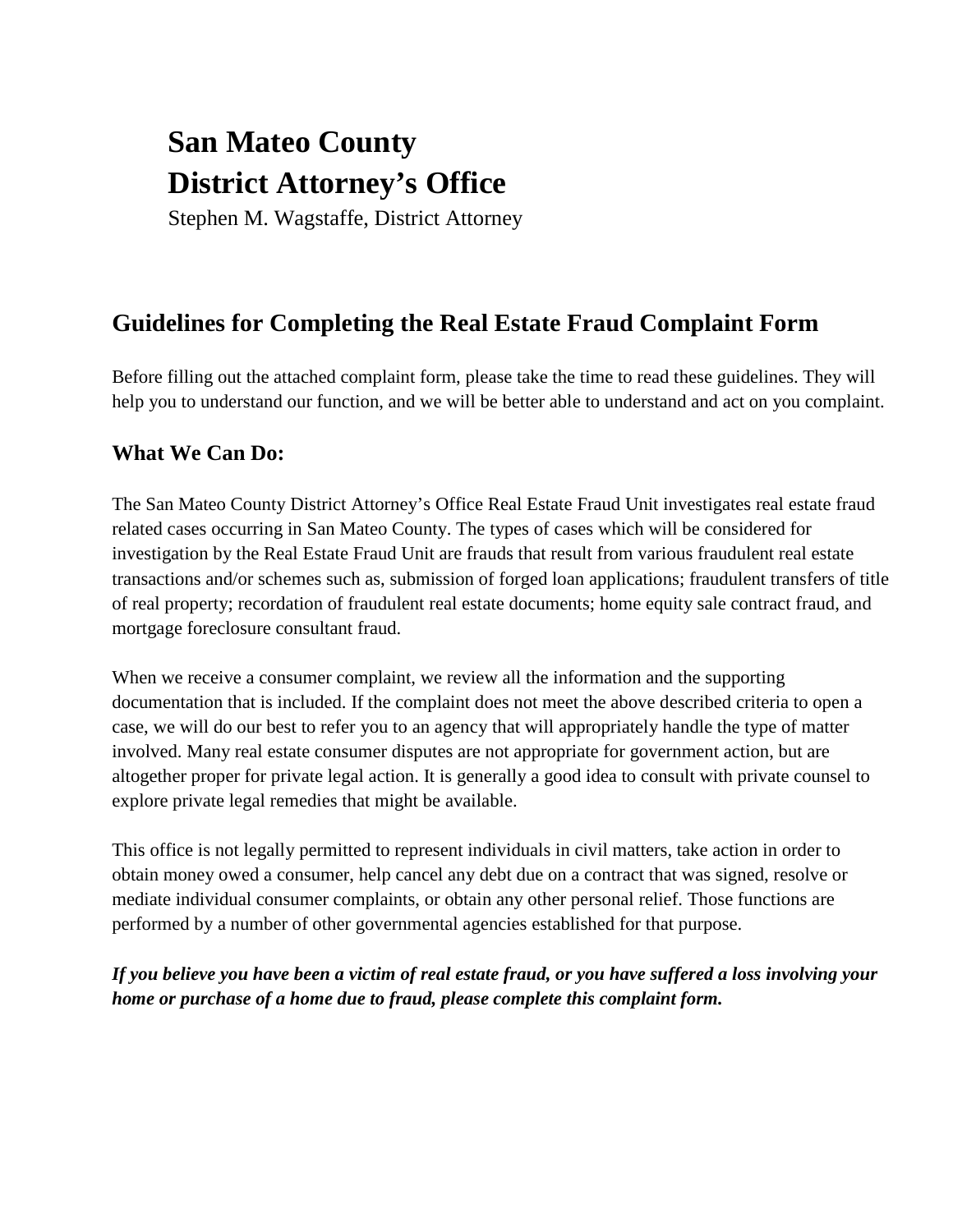### **How You Can Help Us:**

- **A.** Write or type a one-two page summary of your complaint and attach the summary to the complaint form. Additional pages may be attached for further remarks. Please include the following information:
	- 1. Tell us **what** happened in chronological detail and be specific.
	- 2. Tell us **who** you think the person(s) or company that is responsible for the loss, conversion(s) or fraudulent act.
	- 3. Tell us **where** (address, city and state) the incident, conversion or act(s) took place. Please include property address(s) involved in the fraudulent transaction(s).
	- 4. Tell us **when** and **how** you first became aware that you may have been defrauded. If individual(s) or a company is named in your complaint please list exact dates of contact. If someone else made you aware of the potential crime, please include the person's name(s) address(s) and telephone number(s).
	- 5. Tell **how** you know the representations were false or how you know money was misused.
	- 6. Tell us what your actual financial loss is, if unknown. Do not include lost interest, unrealized profits or missed opportunities.
- **B.** Documentary evidence is especially important; therefore, please include photocopies of all documents and materials *(contracts, agreements, certificates, notes, deeds, correspondences, legible copies of involved checks, front and back, escrow and/or loan documents, etc.)* you wish us to review. **Please retain the originals for your records**.
- **C.** Type or print clearly in ink.
- **D.** Upon completion of all sections of the complaint form, please mail the form along with an attached narrative and copies of your supporting documentation to:

 **San Mateo County District Attorney's Office Real Estate Fraud Unit, Bureau of Investigations 400 County Center – 3rd Floor Redwood City, CA 94063**

**All complaints must have the attached complaint form completely filled out, signed and dated by the complaining party (not by their attorney) before a case can be reviewed.**

We sincerely hope this information will be of assistance to you.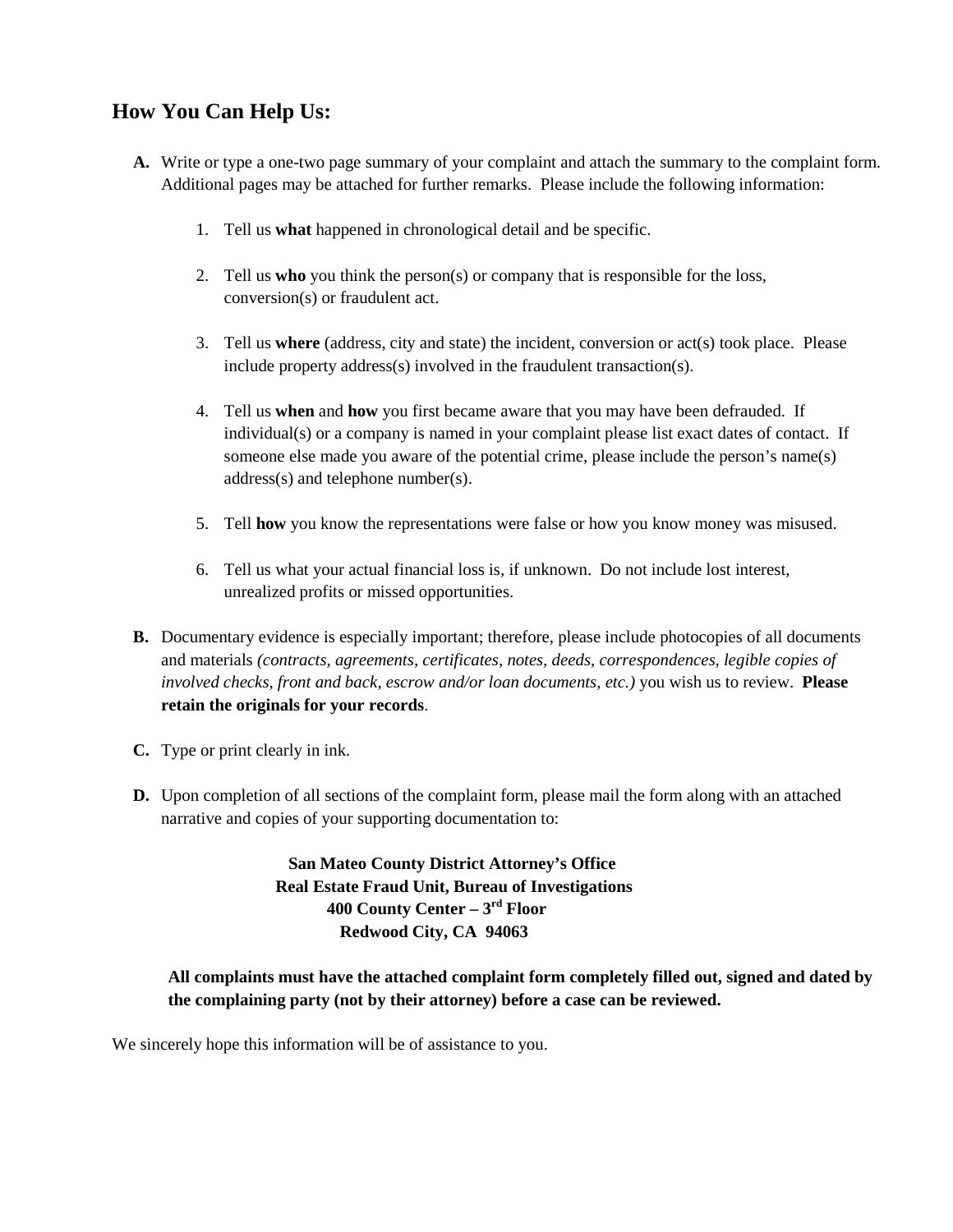## **OFFICE OF THE DISTRICT ATTORNEY County of San Mateo, State of California 400 County Center, 3rd Floor Redwood City, California 94063 (650)363-4636 BUREAU OF INVESTIGATIONS**

## **REAL ESTATE FRAUD COMPLAINT FORM** PLEASE TYPE OR PRINT LEGIBLY

**\_\_\_\_\_\_\_\_\_\_\_\_\_\_\_\_\_\_\_\_\_\_\_\_\_\_\_\_\_\_\_\_\_\_\_\_\_\_\_\_\_\_\_\_\_\_\_\_\_\_\_\_\_\_\_\_\_\_\_\_\_**

| <b>COMPLAINANT</b> (Person Filing Complaint) |                   |                          | (All information must be provided.) |  |                                          |  |  |
|----------------------------------------------|-------------------|--------------------------|-------------------------------------|--|------------------------------------------|--|--|
| <b>LAST NAME</b>                             | <b>FIRST NAME</b> | <b>INITIAL</b>           | <b>DATE OF BIRTH</b>                |  | <b>OCCUPATION</b>                        |  |  |
| STREET ADDRESS or P.O. BOX                   |                   |                          | APT. NO.                            |  | DRIVER'S LICENSE / IDENTIFICATION NUMBER |  |  |
| <b>CITY</b>                                  |                   | <b>STATE</b>             |                                     |  | <b>ZIP CODE</b>                          |  |  |
| FAX NO.                                      |                   | E-MAIL                   |                                     |  |                                          |  |  |
| DAY TELEPHONE NUMBER                         |                   | EVENING TELEPHONE NUMBER |                                     |  |                                          |  |  |
|                                              |                   |                          |                                     |  |                                          |  |  |

#### **II. BUSINESS/SUSPECT (Complaint is Against)**

NAME OF BUSINESS

| STREET ADDRESS or P.O. BOX |              |              | <b>TELEPHONE NUMBER</b> |                 |        |  |
|----------------------------|--------------|--------------|-------------------------|-----------------|--------|--|
|                            |              |              |                         |                 |        |  |
| <b>CITY</b>                | <b>STATE</b> |              | <b>ZIP CODE</b>         |                 |        |  |
|                            |              |              |                         |                 |        |  |
| <b>INDIVIDUAL NAME</b>     | DOB (AGE)    | <b>RACE</b>  | <b>MALE/FEMALE</b>      | <b>HEIGHT</b>   | WEIGHT |  |
|                            |              |              |                         |                 |        |  |
| STREET ADDRESS or P.O. BOX |              | APT. NO.     | <b>TELEPHONE NUMBER</b> |                 |        |  |
|                            |              |              |                         |                 |        |  |
| <b>CITY</b>                |              | <b>STATE</b> |                         | <b>ZIP CODE</b> |        |  |
|                            |              |              |                         |                 |        |  |

### **III. TRANSACTION INFORMATION**

| DATE OF OCCURENCE                                                                                                          | <b>LOCATION OF OCCURRENCE</b> |                                                        |
|----------------------------------------------------------------------------------------------------------------------------|-------------------------------|--------------------------------------------------------|
| IDENTIFY THE TYPE OF TRANSACTION PERTAINING TO YOUR COMPLAINT<br>(refinance, mortgage, purchase or sale of property, etc.) |                               | WAS A CONTRACT SIGNED? (if yes, please attach<br>copy) |
|                                                                                                                            |                               |                                                        |